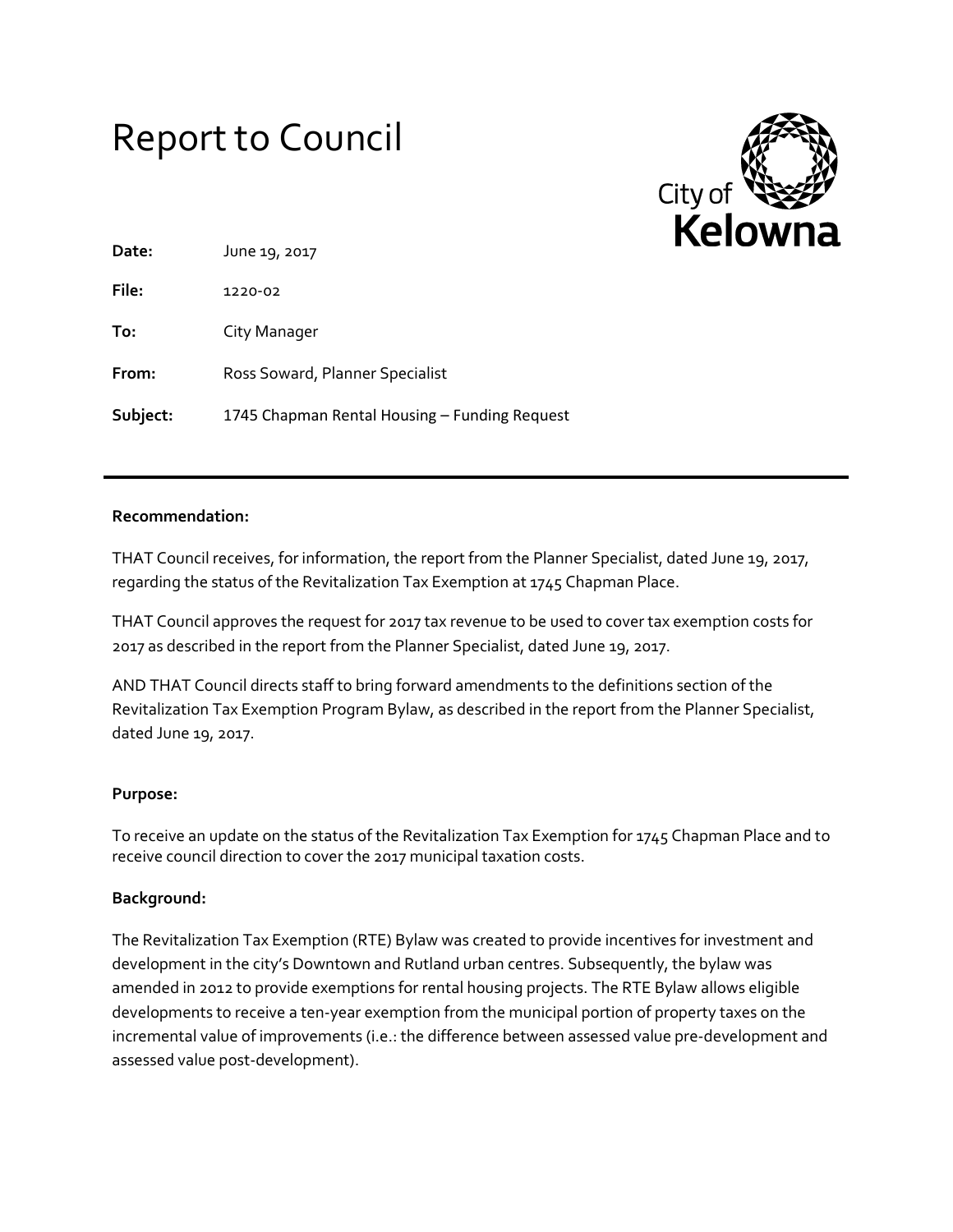On October 24, 2016 Council approved a 10-year Revitalization Tax Exemption Agreement with Ki-Low-Na Friendship Society for rental housing in accordance with Revitalization Tax Exemption Program Bylaw No. 9561. The 86-unit affordable rental housing project at 1745 Chapman Place is a partnership with BC Housing. Ki-Low-Na Friendship Society's partnership with BC Housing requires that the units be stratified to allow for BC Housing to purchase equity in the rental housing project. This equity purchase is a way to improve the non-profit housing provider's financing and enhance affordability of rental rates. BC Housing has confirmed that this approach is a new strategy they are utilizing in affordable rental projects.

Staff recently discovered that the process of stratifying units to facilitate BC Housing equity is interpreted by the British Columbia Assessment Authority (BCAA) as being in conflict with the City of Kelowna's Revitalization Tax Exemption Bylaw. Specifically, the definition *of purpose-built rental housing* specifically states "dwelling units that are intended for rental housing and does not include buildings that are stratified". The result of this BCAA interpretation is that the Ki-Low-Na project has been assessed for approximately \$17,000 in municipal property taxes, despite the Revitalization Tax Exemption Agreement.

Moving forward, staff are recommending that the definition of purpose-built rental housing be amended in the Revitalization Tax Exemption Program Bylaw to ensure this approach of stratifying units to transfer ownership to BC Housing does not conflict with the definition of purpose-built rental housing in the future.

As an interim measure staff are recommending that \$17,000 of the 2017 tax revenue be allocated to ensure that Ki-Low-Na Friendship Society receives the exemption for the 2017 tax year as per its agreement with the City of Kelowna. This allocation of funding would only be for the 2017 tax year with the full revitalization tax exemption being secured for the next 9 years once the definition for purposebuilt rental housing is amended. For all intents and purposes, all 86 units of the Ki-Low-Na Friendship Society housing project are being operated as affordable rental units in the spirit of the bylaw; however, the financing approach used by BC Housing has created this temporary issue for 2017.

#### **Internal Circulation:**

Revenue Supervisor, Financial Services Divisional Director, Community Planning & Real Estate Manager, Long Range Policy Planning

#### **Legal/Statutory Authority:**

Revitalization Tax Exemption Program Bylaw No. 9561, 2006 Community Charter, Division, Section 226

## **Legal/Statutory Procedural Requirements:**

The Revitalization Tax Exemption Bylaw No. 9561 supports municipal tax incentives for purpose-built rental housing when the vacancy rate for rental housing is at three per cent or lower.